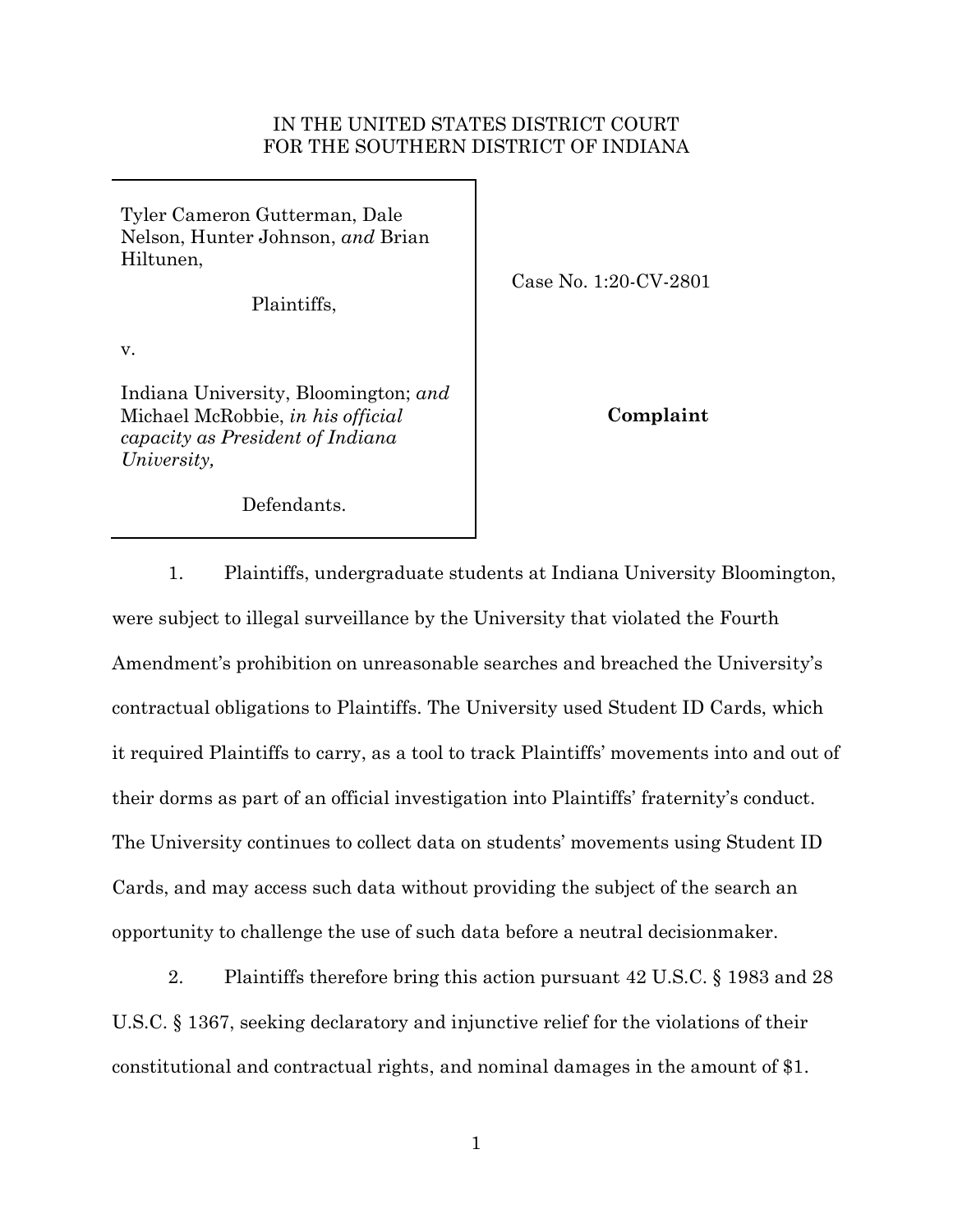#### **PARTIES**

3. Plaintiff Tyler Cameron Gutterman is an undergraduate student at Indiana University Bloomington, who began his studies in the fall of 2018. During the school year, he resides in Monroe County, Indiana.

4. Plaintiff Dale Nelson is an undergraduate student at Indiana University Bloomington, who began his studies in the fall of 2018. During the school year, he resides in Monroe County, Indiana.

5. Plaintiff Hunter Johnson is an undergraduate student at Indiana University Bloomington, who began his studies in the fall of 2018. During the school year, he resides in Monroe County, Indiana.

6. Plaintiff Brian Hiltunen is an undergraduate student at Indiana University Bloomington, who began his studies in the fall of 2018. During the school year, he resides in Monroe County, Indiana.

7. Defendant Indiana University Bloomington is a public research university in Bloomington, Monroe County, Indiana, and the flagship institution of the Indiana University system.

8. Defendant Michael McRobbie is the President of Indiana University, and is sued in his official capacity. His office address is Bryan Hall 200, 107 S. Indiana Ave. Bloomington, Indiana 47405.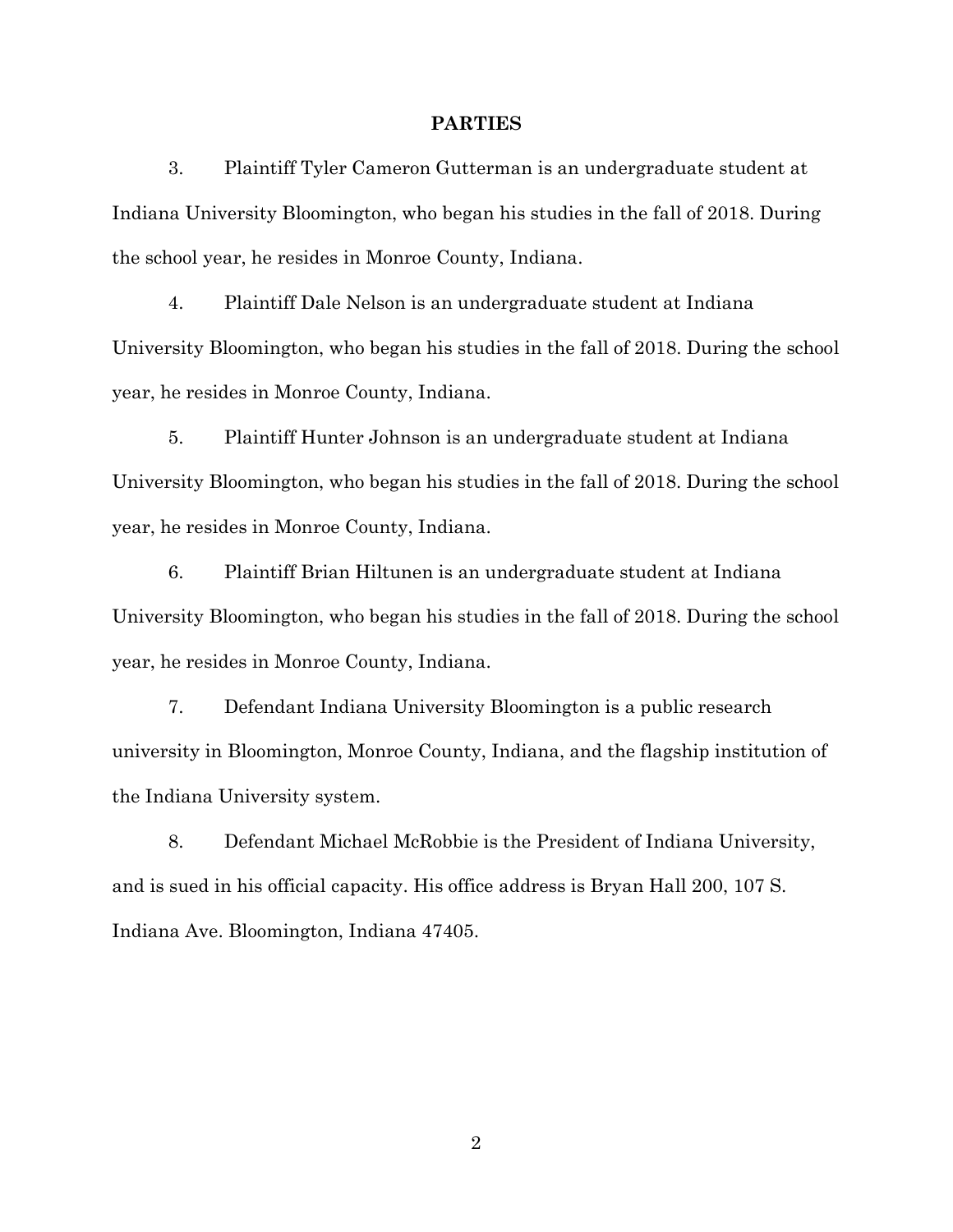## **JURISDICTION AND VENUE**

9. This case raises claims under the Fourth Amendment of the United States Constitution and 42 U.S.C. § 1983. The Court has subject-matter jurisdiction under 28 U.S.C. § 1331 and 28 U.S.C. § 1343; The Court has pendant jurisdiction over Plaintiffs' breach of contract claim under 28 U.S.C. § 1367.

10. Venue is appropriate under 28 U.S.C. § 1391(b) because a substantial portion of the events giving rise to the claims occurred in the Southern District of Indiana.

## **FACTUAL ALLEGATIONS**

11. Plaintiffs Gutterman, Nelson, Jackson, and Hiltunen are undergraduate students at Indiana University Bloomington ("IU").

12. In the fall of 2018, all four Plaintiffs were freshmen completing their first semester of study at IU.

13. As freshmen, Plaintiffs chose to take part in IU's campus traditions and activities, including its Greek life. All four plaintiffs chose to pledge for the same fraternity, Beta Theta Pi.

14. During the fall 2018 semester, Beta Theta Pi was subject to an investigation by IU officials into suspected or alleged hazing incidents.

15. As part of this disciplinary investigation, IU officials accessed the historical records of Plaintiffs' Official University Identification Card ("ID Cards," also referred to as a "CrimsonCard") to track Plaintiffs' movements.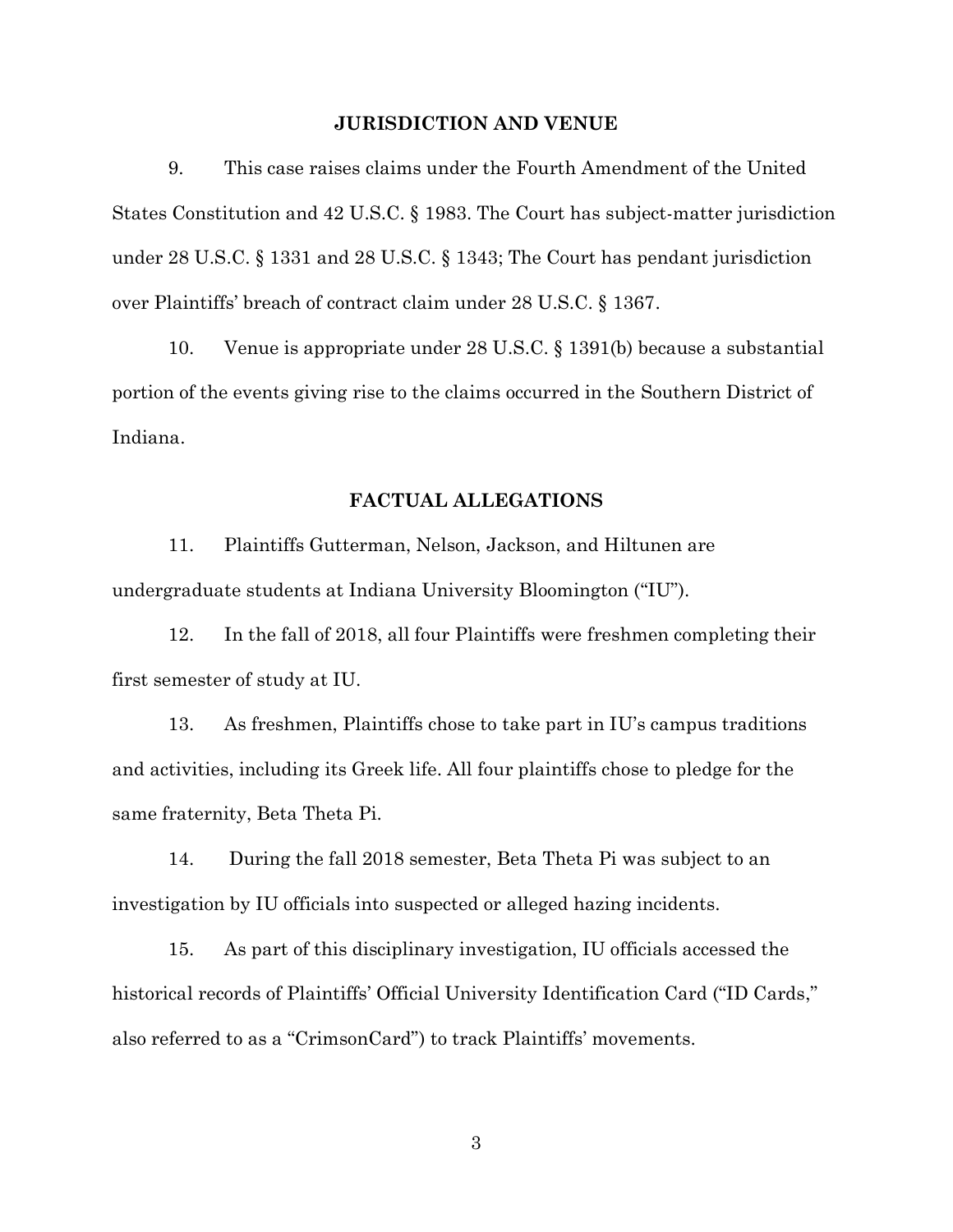16. Plaintiffs are required to carry an ID Card as a condition of their attendance at the University. Upon information and belief, IU retains historical records of ID Card usage.

17. These records track every time a student "swipes" his card to gain access to a university building or to use a university facility ("swipe data"). As the University website explains, "CrimsonCard is much more than a photo ID. It's a print release card, keycard to authorized university buildings, library card, and if you're enrolled in a dining services plan, it's your meal ticket." Indiana University, Using your Card.<sup>1</sup>

18. The University retained the swipe data for several months and used it to check the alibis of several students — including Plaintiffs — after an alleged offcampus hazing incident by comparing their "swipe" data to their testimony as to their whereabouts at the time of the incident. The Plaintiffs had testified they were in their dorm rooms at the time.

19. The investigation resulted in sanctions for Beta Theta Pi, but Plaintiffs were not found guilty of any wrongdoing. Indeed, as freshmen pledges, they would have been far more likely to be the victims of any hazing activity, rather than the perpetrators.

20. The Constitution protects persons from unreasonable searches of their homes and property. U.S. Const. amend IV. *See* Ind. Const. Art. I, Sec. 11. Warrantless searches that intrude into the privacy of the home are "presumptively

<sup>1</sup> https://crimsoncard.iu.edu/using/index.html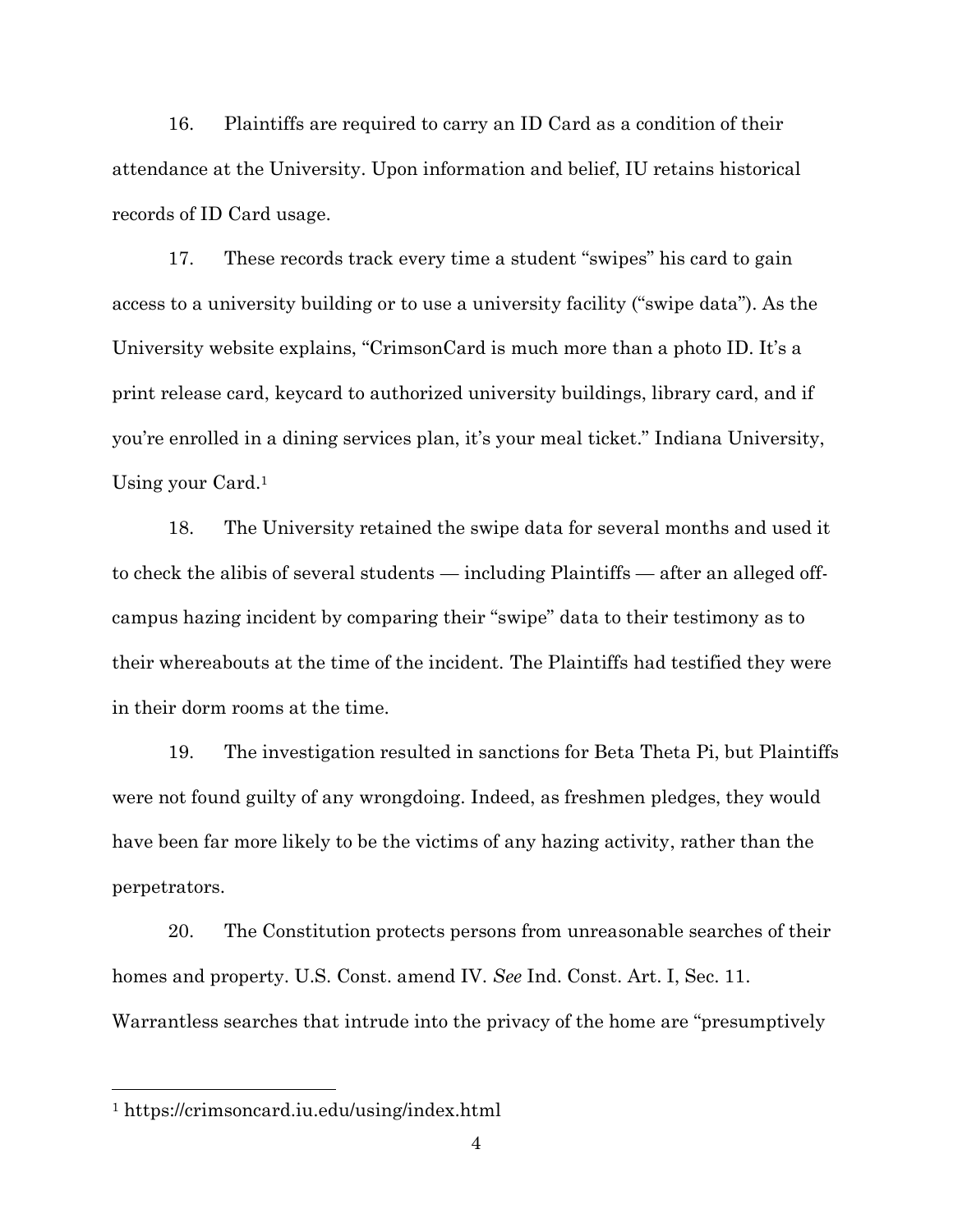unreasonable absent exigent circumstances." *United States v. Karo*, 468 U.S. 705, 714–15 (1984).

21. A college or university dorm room enjoys the same constitutional status as a home, because for the student it is his or her primary/personal residence during the school year. *See Piazzola v Watkins*, 442 F.2d. 284, 289 (5th Cir. 1971).

22. The swipe data encompasses the whole range of students' movements and activities. It is used to access not only students' dorm buildings, but their individual bedrooms — as well as access elevators and dorm building common areas — all spaces in which dorm residents enjoy an expectation of privacy. *See Piazzola*, 442 F.2d. at 288 (quoting *Commonwealth v. McCloskey*, 217 Pa. Super. 432, 435, 272 A.2d 271, 273 (1970)) (a "dormitory room is analogous to an apartment or a hotel room."); *State v. Houvener*, 186 P.3d 370 (Wash. Ct. App. 2008) (recognizing an expectation of privacy in dorm building common areas).

23. The swipe data also records students' movement around campus: students use their ID Cards to check out library books, access academic buildings, parking garages, parking meters, to purchase meals at university dining halls, sodas and snacks from campus vending machines, laundry machines, print materials they need for class on university printers, and all manner of sundry other daily activities — whether eating, sleeping, or studying, the swipe data records and reveals it. *See* Indiana University, Who Accepts CrimsonCard.<sup>2</sup>

<sup>2</sup> https://crimsoncard.iu.edu/using/Who%20Accepts%20CrimsonCard.html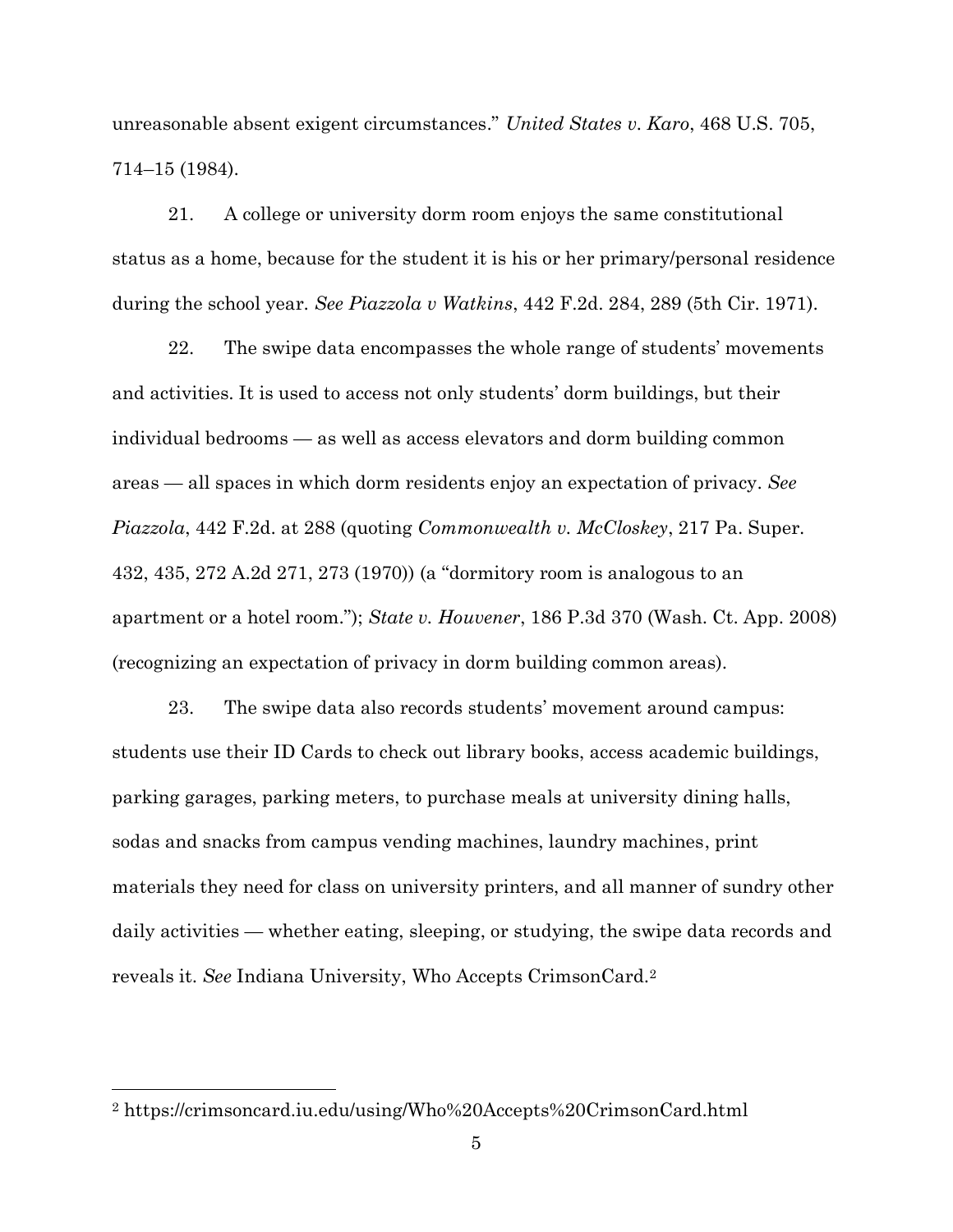24. Moreover, the swipe data is not limited to campus facilities  $-$  it operates as a payment card at numerous businesses nearby, including restaurants, grocery stores, pharmacies, airport shuttles, tanning salons, and or wellness centers. *Id.* Though not involved in this incident, the assertion of authority in this case would equally permit evaluation of students' personal financial information, i.e., swipe data for monetary transactions to determine if a student's alibi that he was at an off-campus restaurant was truthful.

25. The University continues to maintain a database of student swipe data from student ID cards, giving permission to access institutional data to "all eligible employees and designated appointees of the university for all legitimate university purposes." Management of Institutional Data policy (DM–01). The University does not provide the subject of such a search of swipe data the opportunity to obtain precompliance review before a neutral decisionmaker.

26. The privacy concerns in this sort of data are significant: IU officials could use this kind of swipe-card data to determine who attended the meetings of a disfavored political organization, or who is seeking medical services, or even who a student is romantically involved with. And since it could potentially be stored indefinitely, investigators need not determine that there is probable cause before tracking it — historical records could be consulted for anyone who falls under suspicion.

27. "[I]n order for an administrative search to be constitutional, the subject of the search must be afforded an opportunity to obtain precompliance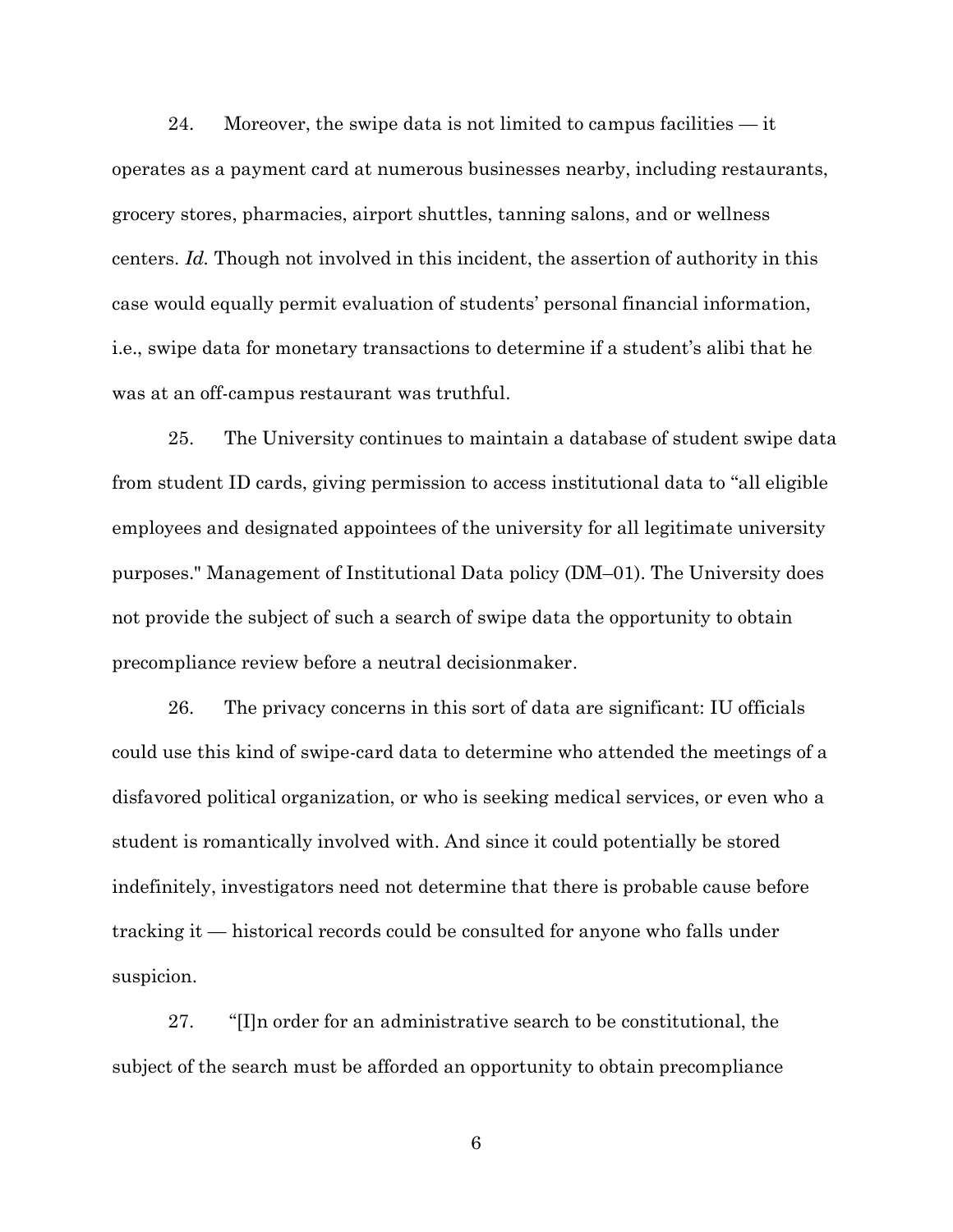review before a neutral decisionmaker." *City of L.A. v. Patel*, 576 U.S. 409, 420 (2015).

28. The case law supports the rights of students to an expectation of privacy, even when they live in University supplied housing, since "courts are understandably reluctant to put the student who has the college as a landlord in a significantly different position than a student who lives off campus in a boarding house." *People v. Superior Court (Walker),* 143 Cal. App. 4th 1183, 1202, 49 Cal. Rptr. 3d 831, 845 (2006) (*quoting* 4 LaFave, Search and Seizure (4th ed. 2004)  $§ 8.6(e), pp. 260-261$ .

29. Such actions are subject to challenge under the federal civil rights laws, since "[c]ourts have found campus police and other full-time employees of the university, such as head residents and directors of housing, to be state actors." Kristal O. Stanley, *The Fourth Amendment and Dormitory Searches: A New Truce,* 65 U. Chi. L. Rev. 1403, 1046 (1998) (collecting cases cases); *see also Morale v. Grigel*, 422 F. Supp. 988, 996 (D.N.H. 1976) (Resident Assistants are state actors).

30. Tenants do not lose their Fourth Amendment rights simply because the government is serving as their landlord. To hold otherwise would endanger the reasonable expectations of millions of Americans — college students in this case, but also residents of public housing projects. *See Pratt v. Chicago Hous. Auth.,* 848 F. Supp. 792 (N.D. Ill. 1994) (enjoining Chicago's warrantless searches of public housing residents).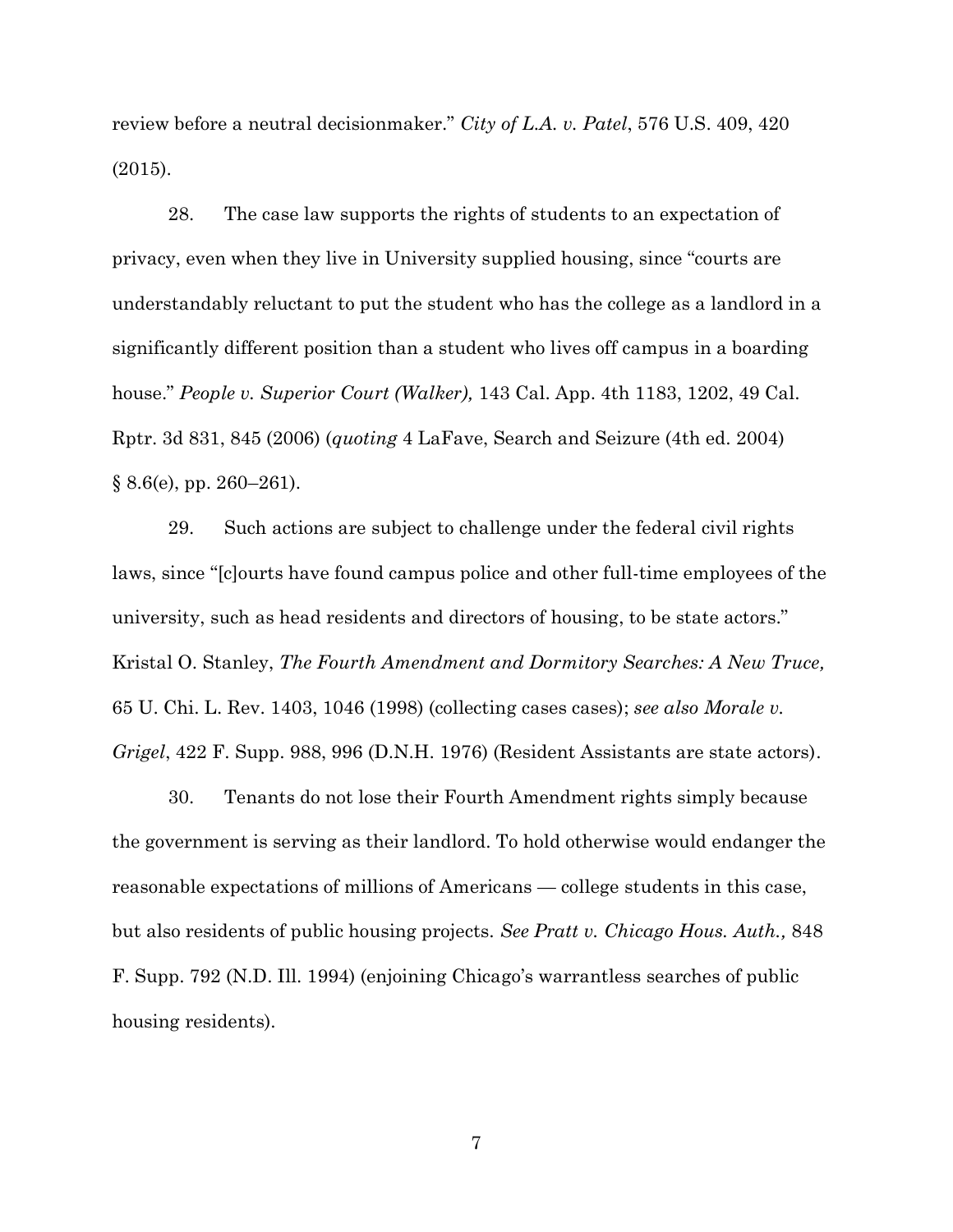31. Moreover, IU's use of the swipe data to track students' movements constitutes a violation of its own policies.

32. Indiana University policy UA-13 states that the ID Card exists "to verify their [students, employees, others] identity and manage their access to University services and facilities. The ID card will be used to verify the identity of the bearer of the card in University facilities when such identification is needed to be present at those facilities or on University grounds." The policy states that the card's "intended use" is to be "an electronic identification, validation, and authentication credential for authorized access to services and facilities."

33. The policy does not entitle the University to access, use, or release this swipe data, and the use of swipe data to check past entries to University buildings to check the alibis of students during an investigation does not comport with the intended purpose of the card — to contemporaneously verify the identity and manage access to University services and facilities of by cardholders.

34. There is, of course, no question that Plaintiffs are and were who they say they are, and that Plaintiffs accessed University buildings they were entitled to enter using their ID Card. The use of this information to investigate Plaintiffs was therefore a breach of the contractual rights established by IU's own policies.

35. The use here of swipe data does not fit within the policy's explicit "safety and security exception." That exception is strictly limited to "[i]dentification information collected for production" of the card; it says nothing about ongoing access to students' individual, personal movements on campus.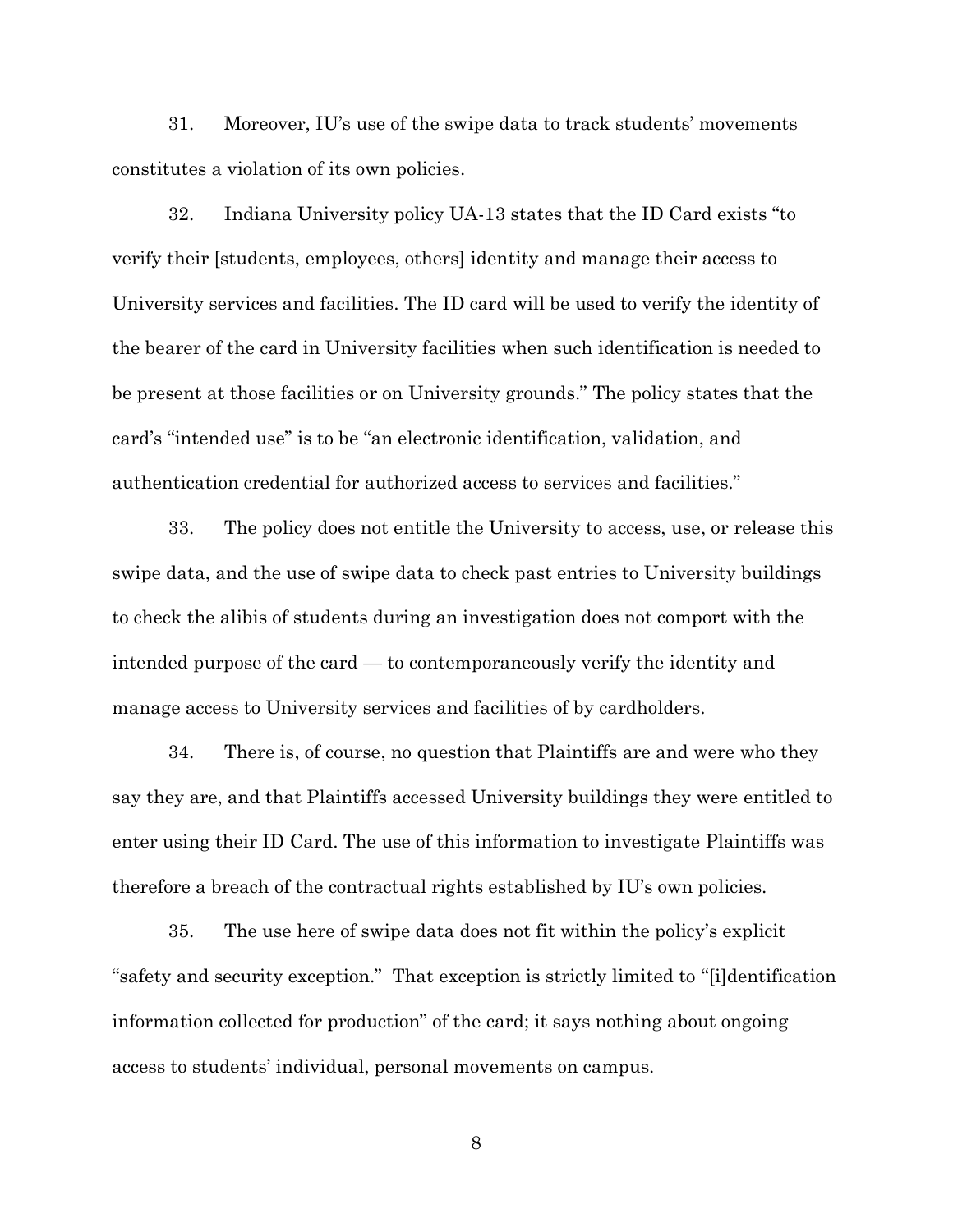36. The Seventh Circuit has expressly held that University policies are part of the contract between a student and the university. *Ross v. Creighton Univ.*, 957 F.2d 410, 416 (7th Cir. 1992). *See Medlock v. Trustees of Indiana Univ.,* 738 F.3d 867, 872–73 (7th Cir. 2013) (considering policies in "The *A to Z Guide*—the university's student-housing handbook" as part of a § 1983 suit).

37. The tracking of Plaintiffs' movements violated this contractual obligation the University owed to its ID Card holders.

38. Indiana courts have likewise found that in the university context "the relationship between a student and an educational institution is contractual in nature." *Amaya v. Brater*, 981 N.E.2d 1235, 1240 (Ind. Ct. App. 2013) (quoting *Neel v. Indiana University Board of Trustees*, 435 N.E.2d 607, 610 (Ind. Ct. App. 1982)). While "Indiana courts have taken a very flexible approach to the scope of contractual promises between students and universities," *Id.*, courts hold that "it is generally accepted that a university's catalogues, bulletins, circulars, and regulations that are made available to its students become of part of this contract." *Chang v. Purdue Univ.,* 985 N.E.2d 35, 46 (Ind. Ct. App. 2013).

**39.** In violating Plaintiffs' contractual rights and invading their privacy, IU officials acted illegally, arbitrarily, capriciously, and in bad faith. *Amaya*, 981 N.E.2d at 1240.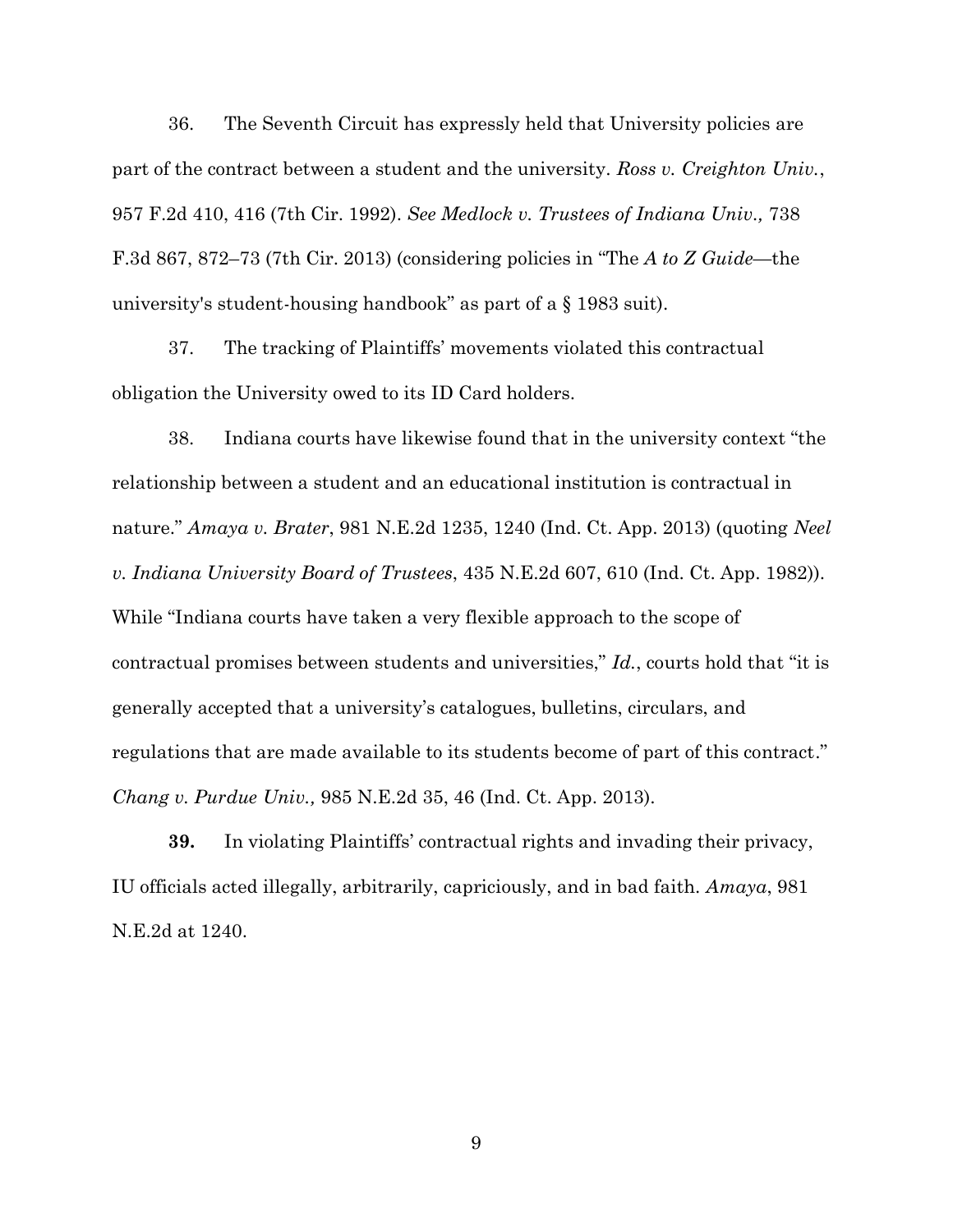#### **COUNT I**

# **The tracking of Plaintiffs' movements constitutes a violation of their Fourth Amendment and Fourteenth Amendment rights against unreasonable searches.**

40. The allegations in the preceding paragraphs are incorporated herein by reference.

41. The Fourth Amendment has been incorporated against the State of Indiana via the Fourteenth Amendment. *Mapp v. Ohio*, 367 U.S. 643 (1961).

42. Defendants deprived Plaintiffs of their Fourth Amendment right against unreasonable searches by tracking their movements into and out of their homes using swipe data.

43. In depriving Plaintiffs of their Fourth Amendment right, Defendants, and their agents, were acting under color of state law.

44. Plaintiffs have a reasonable expectation of privacy that society is prepared to recognize as legitimate in their swipe data. *Katz v. United States*, 389 U.S. 347, 361 (1967) (Harlan, J. concurring).

45. Plaintiffs have a reasonable expectation of privacy that society is prepared to recognize as legitimate in their movements into, out of, and within their homes. *United States v. Karo*, 468 U.S. 705, 714–15 (1984).

46. Defendants do not have any substantial or exigent government interest that would justify the search in this case.

47. The University's policies are not narrowly tailored to the means least restrictive of Plaintiffs' privacy.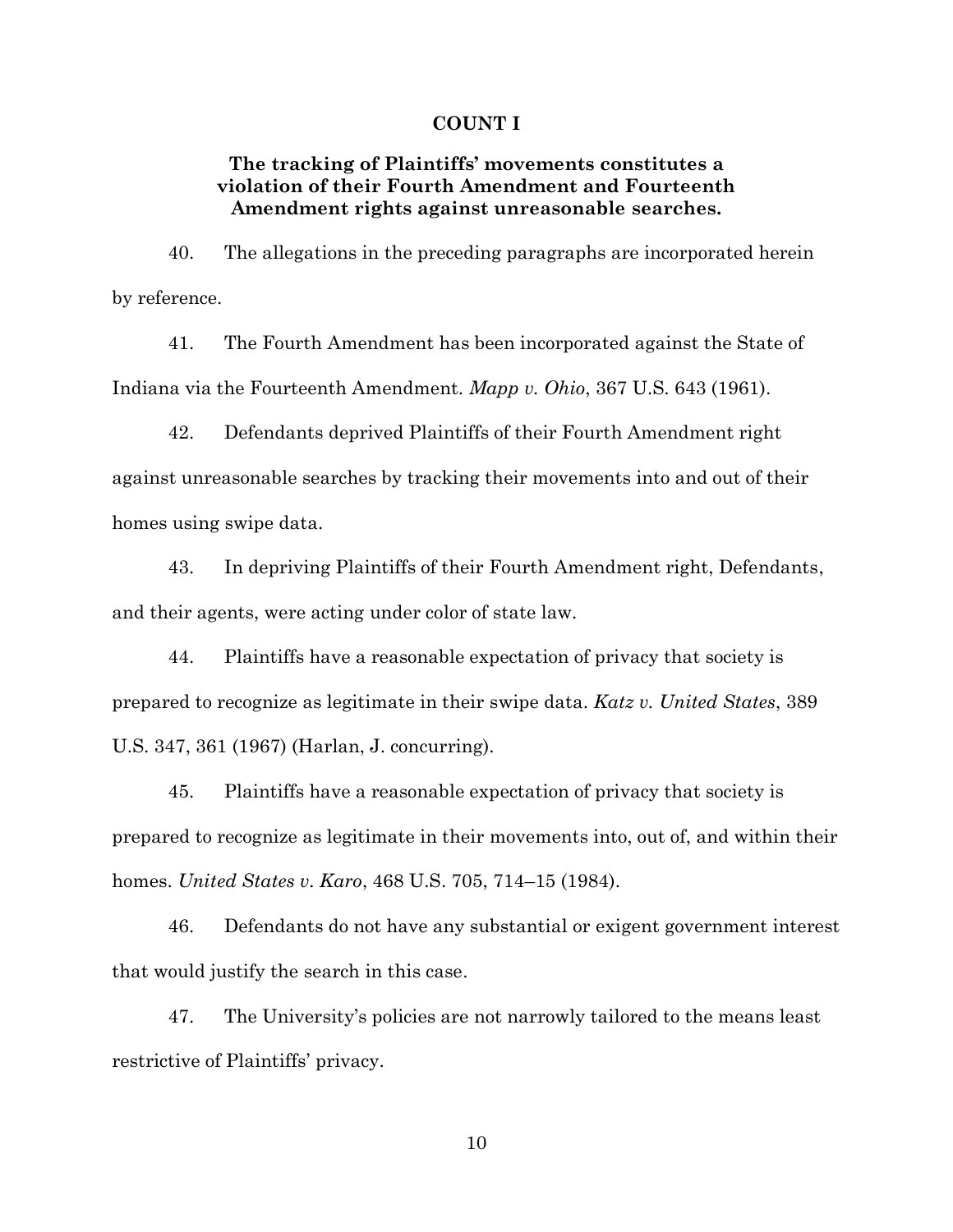48. Plaintiffs are therefore entitled to declaratory and injunctive relief and nominal damages under 42 U.S.C. § 1983.

#### **COUNT II**

# **Defendants' use of student ID card's swipe data constitutes a violation of their Fourth Amendment and Fourteenth Amendment rights because it does not provide an opportunity for the student being searched to obtain precompliance review from a neutral third party.**

49. The allegations in the preceding paragraphs are incorporated herein by reference.

50. Defendants deprived Plaintiffs of their Fourth Amendment right against unreasonable searches by retaining student ID card swipe data and continuing to access it without providing the subject of the search an opportunity to obtain precompliance review before a neutral decisionmaker. *Patel*, 576 U.S. at 420.

51. In depriving Plaintiffs of their Fourth Amendment right, Defendants, and their agents, were acting under color of state law.

52. Plaintiffs have a reasonable expectation of privacy that society is prepared to recognize as legitimate in their swipe data. *Katz v. United States*, 389 U.S. 347, 361 (1967) (Harlan, J. concurring).

53. Defendants do not have any substantial or exigent government interest that would justify the search without precompliance review before a neutral decision maker.

54. The University's policies are not narrowly tailored to the means least restrictive of Plaintiffs' privacy.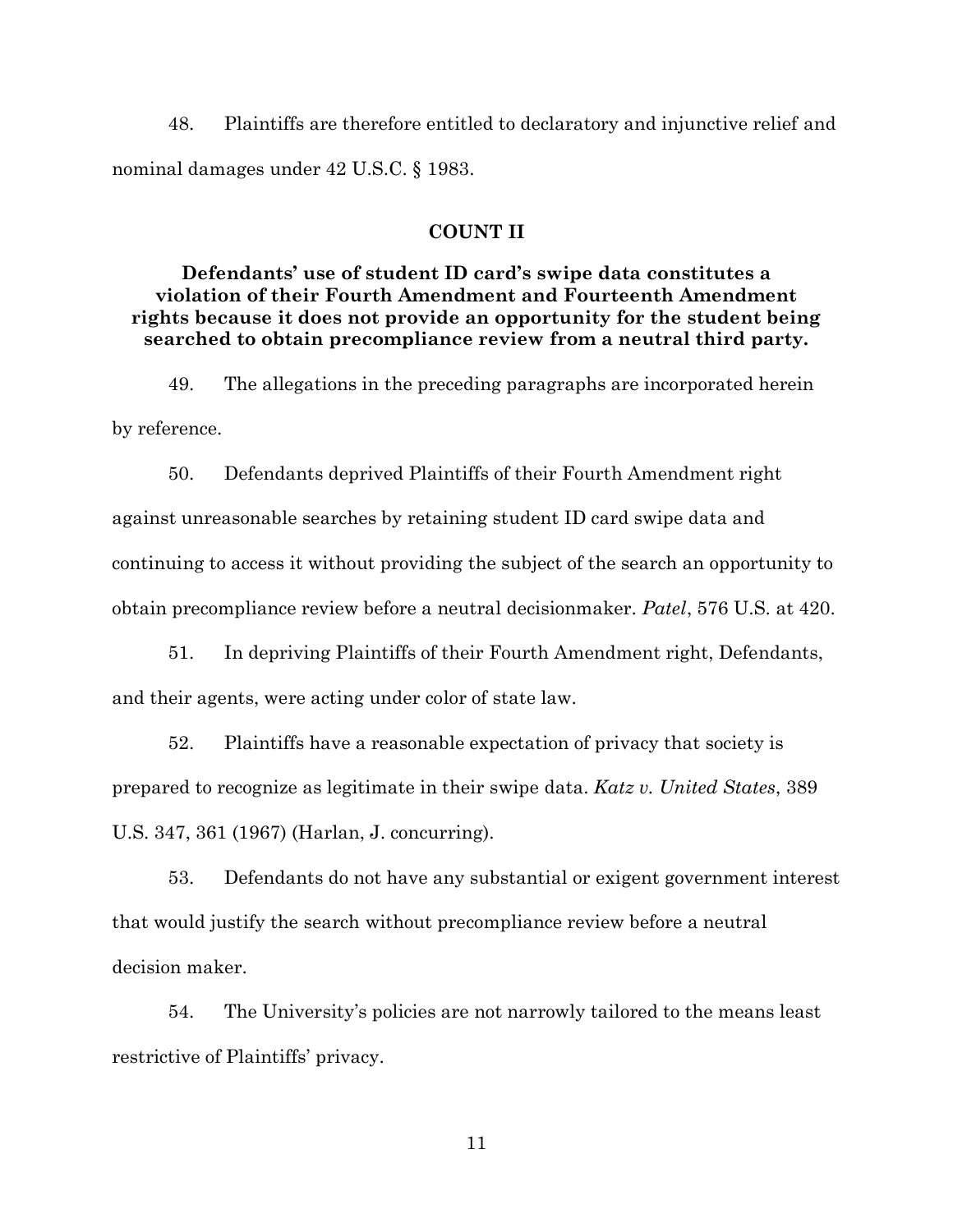55. Plaintiffs are therefore entitled to declaratory and injunctive relief and nominal damages under 24 U.S.C. § 1983.

#### **COUNT III**

# **Defendants' tracking of Plaintiffs' movements constitutes a breach of the contract between Plaintiffs and the University.**

56. The allegations in all preceding paragraphs are incorporated herein by reference.

57. The University's polices constitute a contract between the University and Plaintiffs. *Amaya v. Brater*, 981 N.E.2d 1235, 1240 (Ind. Ct. App. 2013).

58. The University's policies do not permit access to swipe data for purposes other than Identification.

59. The University's policies do not permit officials to track students' movements using swipe data.

60. The use of swipe data violated the enforceable contractual promise made to Plaintiffs' by the University.

61. In violating Plaintiffs contractual rights and invading their privacy, IU officials acted illegally, arbitrarily, capriciously, and in bad faith. *Amaya*, 981 N.E.2d at 1240.

62. In the alternative, the University's polices constituted a representation by the University upon which Plaintiffs reasonably relied to their detriment, and therefore the University is collaterally estopped from using swipe data to track Plaintiffs' movements.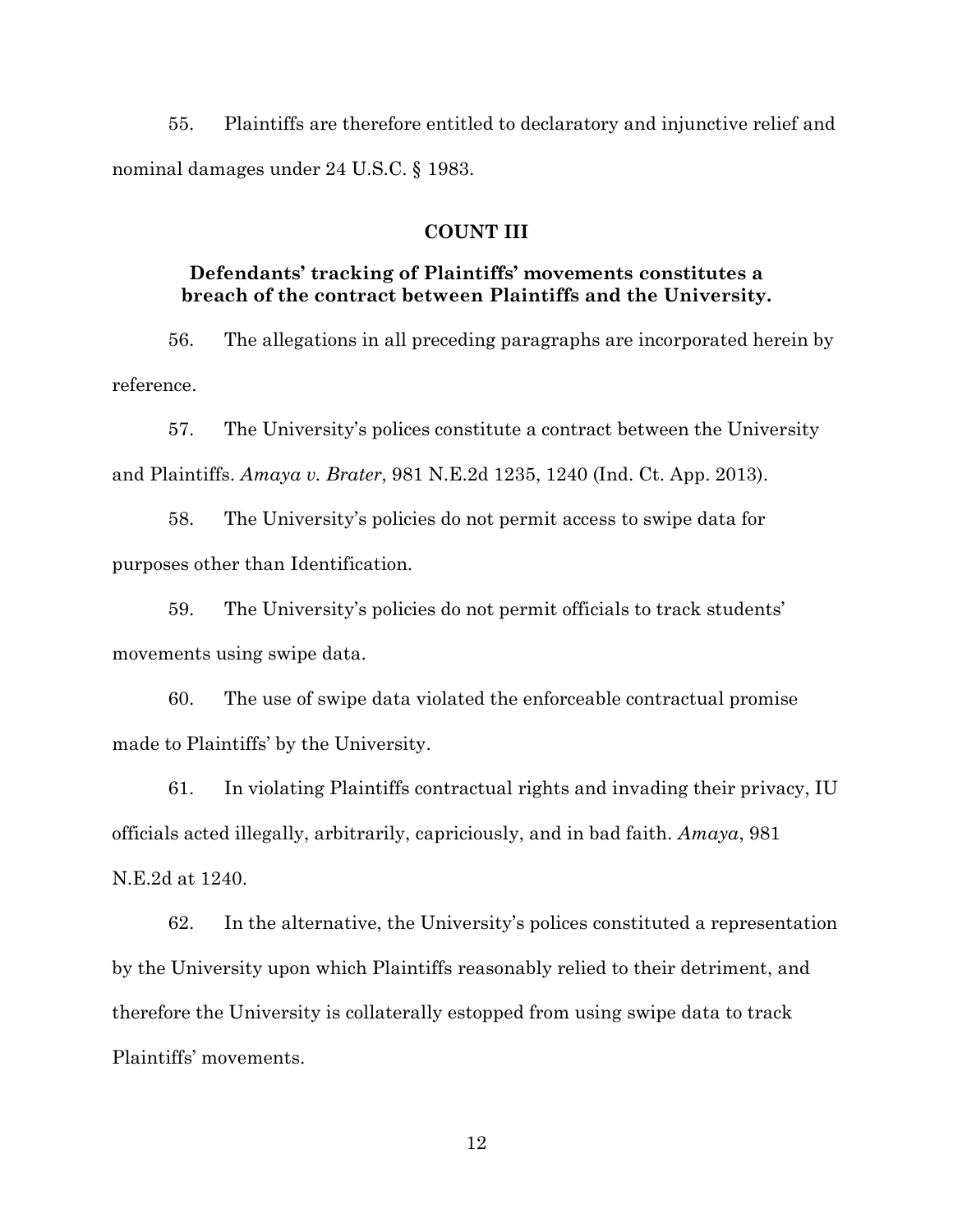## **PRAYER FOR RELIEF**

Plaintiffs respectfully request that this Court:

a. Declare that the use of swipe data to track Plaintiffs' movements violated their Fourth Amendment right against unreasonable searches.

b. Declare that the use of swipe data to track Plaintiffs' movements without providing them an opportunity to obtain review by a neutral decisionmaker violated their Fourth Amendment right against unreasonable searches.

c. Declare that the use of swipe data to track Plaintiffs' movements violated the University's contractual obligations to Plaintiffs.

d. Enjoin the University from further use of swipe data in investigations except where the University has obtained a warrant or can demonstrate exigent circumstances.

e. Enjoin the University to expunge the investigation for which the University used swipe data of Plaintiffs from their permanent records, to the extent that Plaintiffs' records include information about such investigation;

f. Award Plaintiffs nominal damages of \$1;

g. Award Plaintiffs their costs and attorney's fees under 42 U.S.C. § 1988.

h. Award any further relief to which Plaintiffs may be entitled.